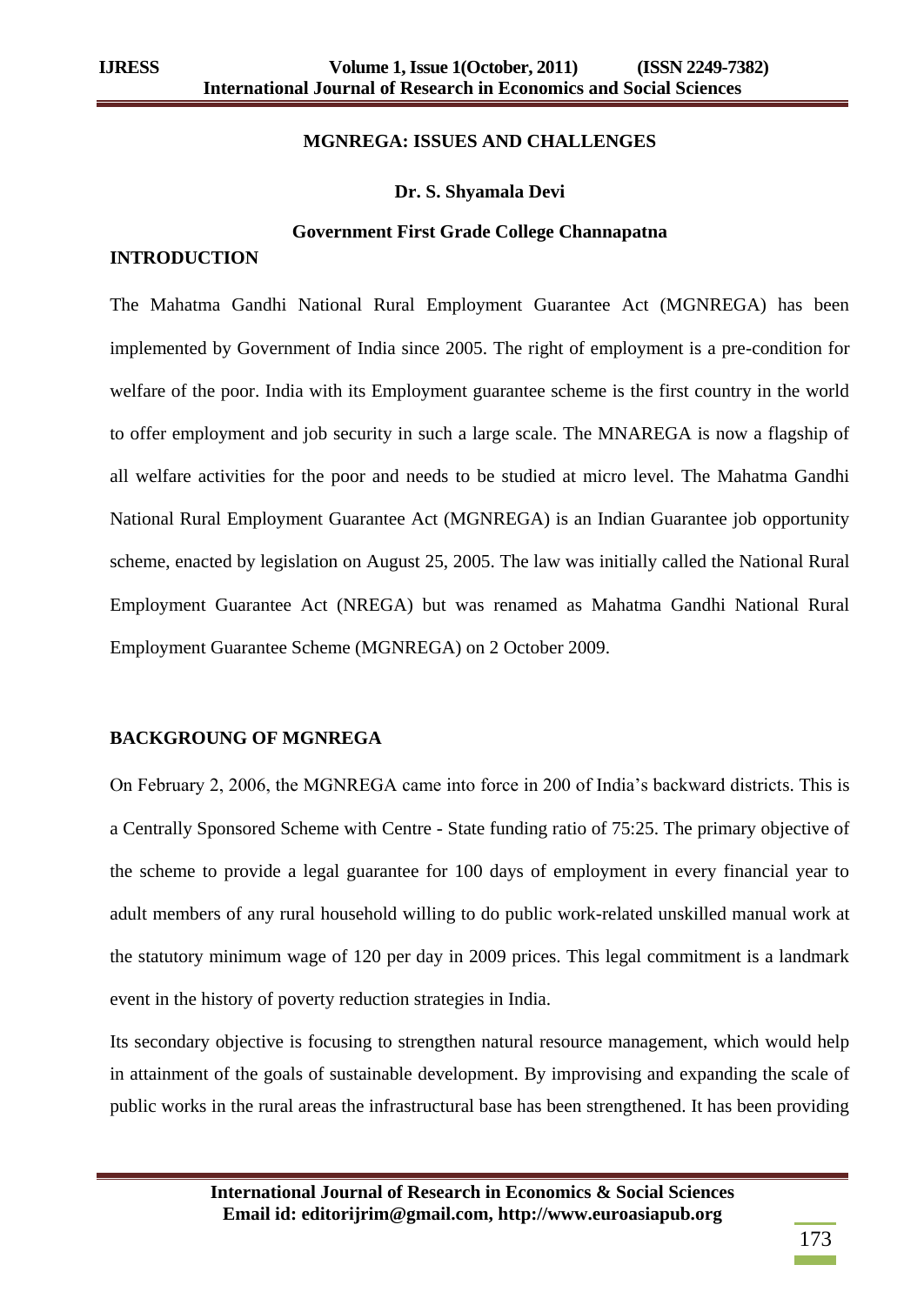means of irrigation, flood protection, drought management, soil conservation, afforestation, water harvesting and thus encourage to sustainable development.

MGNREGA was implemented in phase wise manner all over India. This was first introduced in 200 most backwards districts of the country in February 2006, later extended to 130 additional districts in the financial year 2007- 2008. The remaining all the districts have been notified under the MGNREGA with effect from 1st April 2008. Thus, the NREGA covers the entire country with the exception of the districts that have been hundred percent urban population.

# **ISSUES AND CHALLENGES**

### **1.Low wage rates:**

The wage rate cannot be less than the minimum agricultural wage rate of the state but however the MGNREGA wage rates are less than the state minimum wages. The low wage rates have resulted in lack of interest among workers to work for MGNREGA schemes.

# **2. Insufficient budget allocation:**

Insufficient budget allocation from the Central government which hampers the work in peak season.

# **3. Lack of planning & administrative skill:**

The review of the MGNREGA by Central, State and NGOs reveals that, the panchayats have no experience at all in planning large-scale programmes. There was poor planning and they lacked administrative skills.

# **4. Lack of focus:**

Though Schedule One of the MGNREG Act referred to conservation of natural resources such as rainwater, land, forests, this was not reflected in the works floated for the scheme. Under this scheme, contractors and machineries should not be used. But in some work places, contractors were allowed and machineries were involved.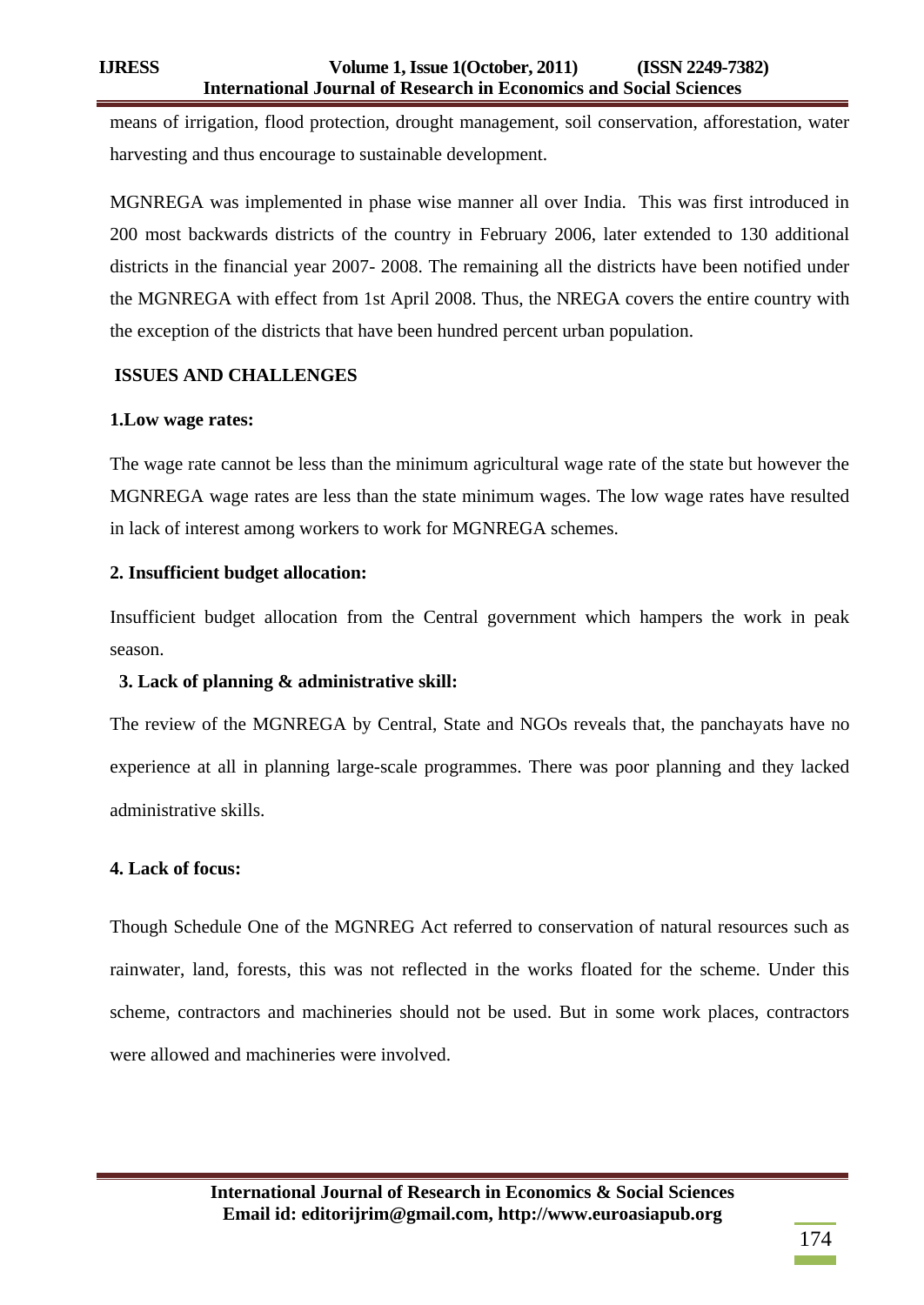### **5. Centralisation:**

A centralised payment system has left the representatives of the Panchayati Raj Institutions has no role in planning, implementation, monitoring and grievance redressal of MGNREGA schemes. They are unable to address grievances or make payments.

# **6. Inadequate manpower**

Another issue is the deficiency of adequate administrative and technical manpower at the Block and Grama Panchayat, technicians, officers etc. The lack of manpower has adversely affected the preparation of plans, scrutiny, approval, monitoring and measurement of works, and maintenance of the records and accounts.

# **7. Lack of facilities for women:**

One of the objectives of the Scheme to strengthen women empowerment. Around one-third of the work force under MGNREG is women. They lack proper facilities for them and their children's. Therefore, proper work environment with restrooms, Crèches for their children's have to be set up.

# **8.Lack of funds for the Scheme:**

Being one of the largest initiatives of its kind in the world, MGNREGA was started with an initial outlay of Rs.11, 300 crore in the year 2006-07 (almost 0.3% of GDP). The total outlay for the programme is increasing by every financial year. Funding the scheme is possible through improved tax administration and reforms. But the TAX-GDP ratio has actually been falling. There are fears that the programme will end.

# **9.Discrimination:**

The most remarkable feature of MGNREGA is that equal pay is given to men and women. However, cases of discrimination against women are reported. In some regions only a few job